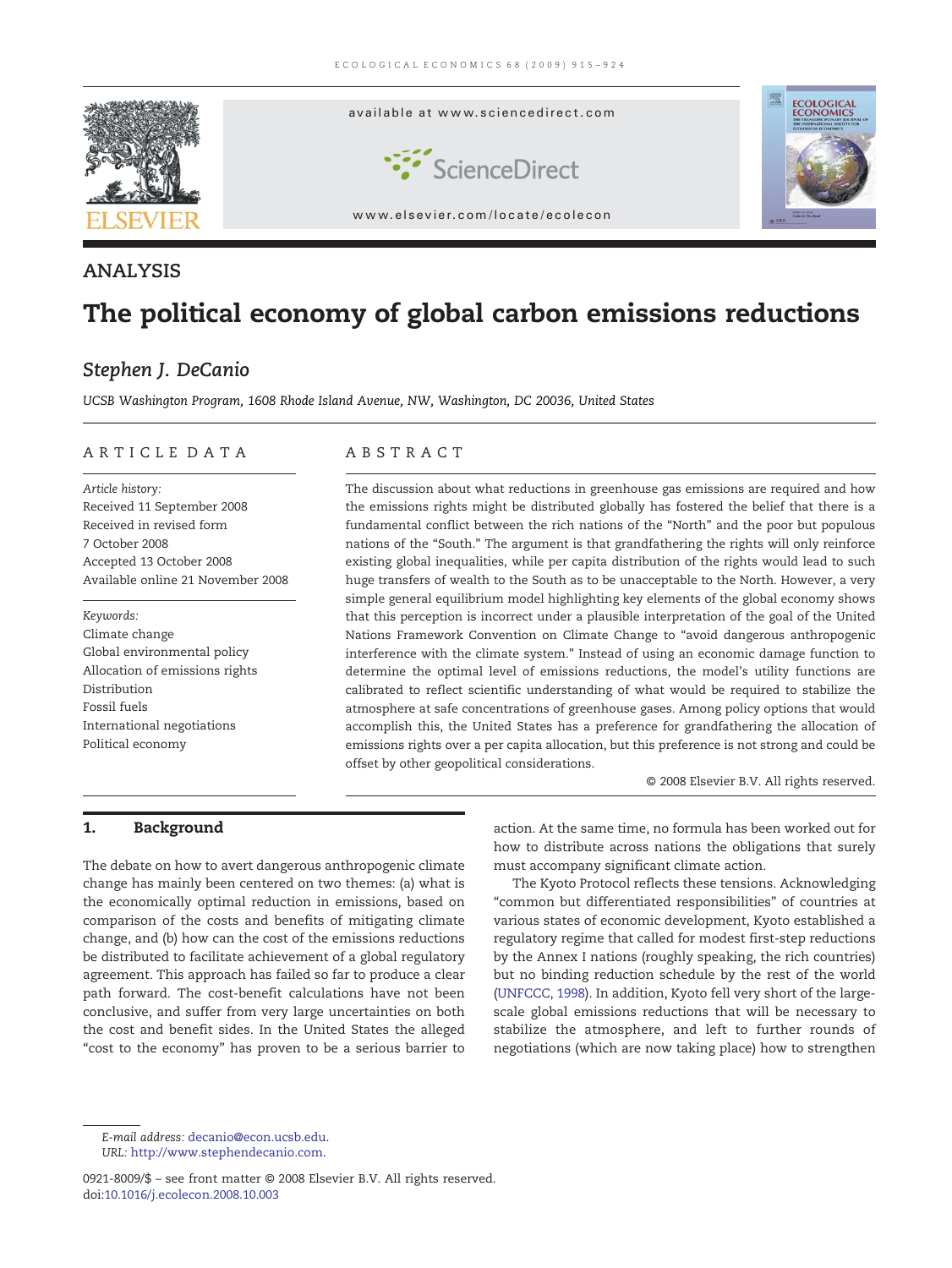the target as well as bring about the participation of the developing countries.<sup>1</sup> Measures such as the Clean Development Mechanism (CDM) to enable some rich-country emissions reductions to be bought by financing projects in developing countries have been adopted under Kyoto, but the success of the CDM in reducing global emissions and in transferring new technologies to the developing countries has been modest at best, and the CDM has spawned scandalous examples of gaming the system [\(Wara, 2006, 2007\)](#page--1-0).

It is an unexamined presumption, not a known fact, that economics can determine the proper level of regulatory stringency for greenhouse gas emissions. Standard integrated assessment models (IAMs) calculate "optimal" emissions reductions by attaching an economic damage function to a physical climate model. But the damage function is not something that can be known to any degree of precision. First of all, any economic analysis comes up against the reality that climate policy's costs and benefits will fall unevenly on different generations, so no policy prescription can avoid some kind of treatment (even if it is implicit) of the issue of intergenerational equity. Even if this problem is subsumed in the conventional expected discounted utility approach, [Weitz](#page--1-0)[man \(2007, 2008\)](#page--1-0) has shown that very deep analytical problems arise because of irresolvable uncertainty about potentially catastrophic and irreversible planetary changes associated with warming.<sup>2</sup>

Second, the problem of distributing the burdens of action across nations is one of equity and politics, raising issues that reach beyond economics. Economically efficient emissions reductions are bound to involve creation of new property rights (or the disposition of new tax revenues), but economics alone cannot specify how these rights or tax revenues should be assigned. Many different Pareto-optimal outcomes (with different wealth and income distributions for each) are possible depending on how the emissions rights are allocated.3 The distributional variations can matter more for politics than the pure economic efficiency of the outcome.

These considerations suggest the need for an alternative approach. Instead of trying to squeeze optimal policy prescriptions out of IAMs, economics can be usefully employed in a different way. Scientific insights about what might constitute "dangerous anthropogenic interference in the climate system" can be used to calibrate the utility functions in an economic model so that the optimal solution corresponds to the scientific guidelines. Then alternative ways of handling the burdensharing can be compared to see which approach or approaches would be preferred, and by whom. In this way, the science becomes the foundation of policy-making and economics offers insight into how the political problems might be solved.

Science alone, of course, cannot define "dangerous anthropogenic interference." The meaning of "dangerous" ultimately must be decided by society [\(Pachauri, 2006\)](#page--1-0). Science can indicate the consequences of alternative emissions pathways for atmospheric concentrations of greenhouse gases, however, and the "safe" target is most conveniently expressed in terms of atmospheric concentrations of GHGs or temperature increases relative to pre-industrial levels. So, for example, the European Council in 1996 adopted as a climate target that 'global average temperatures should not exceed 2° above the pre-industrial level' and reaffirmed this target on subsequent occasions [\(Meinshausen, 2006](#page--1-0), citing [EU Presidency Council](#page--1-0) [conclusions 2005](#page--1-0); see also [European Environment Agency,](#page--1-0) [2008\)](#page--1-0). A number of states, including California, Minnesota, Massachusetts, and Florida, have announced long-term targets of reducing emissions by approximately 80% from recent levels [\(Pew Center on Global Climate Change, 2008](#page--1-0)).

Well before Kyoto, [Wigley, Richels, and Edmonds \(1996\)](#page--1-0) estimated that to achieve atmospheric stabilization of  $CO<sub>2</sub>$ concentrations between 350 and 450 ppm, emissions would have to be reduced to roughly 15-30% of their 2000 levels.<sup>4</sup> Baer, Athanasiou, and Kartha refer to "the recommendations of the [Scientific Expert Group \(2007\)](#page--1-0) or the [Stern Review \(2006\),](#page--1-0) both of which put 450 ppm  $CO<sub>2</sub>$ -equivalent as their lowest recommended stabilization target. Yet both acknowledge (following for example [Meinshausen, 2006](#page--1-0)) that 450 ppm  $CO<sub>2</sub>$ -equivalent has at best even odds of keeping below 2 °C warming, and something like a 20% likelihood of exceeding 3 °C warming. And as James [Hansen and colleagues \(2006, 2007\)](#page--1-0) among others have warned, the destabilization of the Greenland Ice Sheet is possible even before global mean warming reaches the 2 °C level, potentially causing up to seven meters of sea level rise, over centuries or, perhaps, much more quickly" (2007, fn. 1, p. 90). Destabilization of the Greenland ice sheet is only one possible nightmare scenario — others include warming-induced release ofmethane from the tundra or offshore clathrates [\(Hall and Behl,](#page--1-0) [2006](#page--1-0)) and interruption of the ocean circulation patterns that makes the climate of the lands adjacent to the North Atlantic temperate [\(Marotzke, 2000; Lenton et al., 2008\)](#page--1-0). Reducing the risk of these potential planetary catastrophes is the overriding reason to keep atmospheric concentrations of GHGs within safe bounds. Hence, in the modeling that follows the utility functions will be calibrated so that reduction of emissions to approximately 20% of current global levels is optimal from a welfare standpoint.

This leaves the question of how to distribute the cuts and their costs. A number of proposals have been put forward to allocate emissions reductions globally on an equitable basis. Thus, [Baer, Athanasiou, and Kartha \(2007\)](#page--1-0) recommended assigning the reductions based on a combination of historical responsibility and ability to pay. [Uzawa \(2003\)](#page--1-0) notes that an

The actual success of the EU in meeting even the very modest Kyoto target is doubtful. See [EurActiv \(2007\)](#page--1-0); [Dombrovskis \(2008\)](#page--1-0).<br><sup>2</sup> According to Weither in "C

According to Weitzman, "[f]rom inductive experience alone, one cannot acquire sufficiently accurate information about the probabilities of extreme tail disasters to prevent the expected marginal utility of an extra unit of consumption from becoming infinite for any utility function with relative risk aversion everywhere bounded above zero" (2008, pp. 3-4; see also [Weitzman,](#page--1-0) [2007\)](#page--1-0). [Cline in \(1992\)](#page--1-0) showed how even a small probability of future climate catastrophe could tilt a conventional cost-benefit analysis strongly in the direction of immediate action to reduce emissions (pp. 302-305).

<sup>&</sup>lt;sup>3</sup> This is a consequence of the Second Fundamental Theorem of Welfare Economics, stating that "we can achieve any desired Pareto-optimal allocation as a market-based equilibrium using an appropriate lump-sum wealth distribution scheme" [\(Mas-Colell et](#page--1-0) [al., 1995,](#page--1-0) p. 551).

 $4$  The pre-industrial concentration of CO<sub>2</sub> was 278 ppm [\(Mein](#page--1-0)[shausen, 2006](#page--1-0), p. 266).